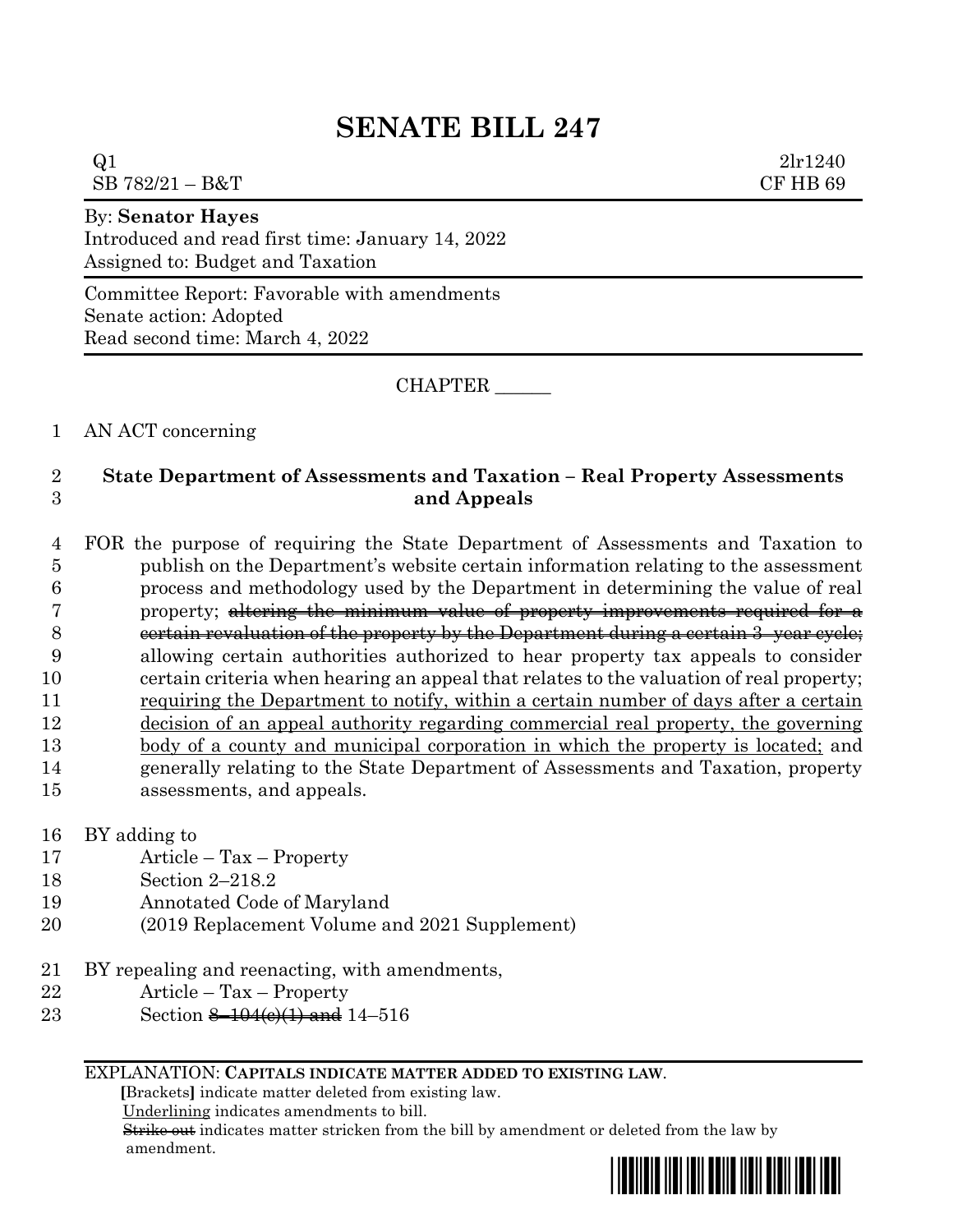|                     | <b>SENATE BILL 247</b><br>$\overline{2}$                                                                                                                                           |
|---------------------|------------------------------------------------------------------------------------------------------------------------------------------------------------------------------------|
| 1<br>$\overline{2}$ | Annotated Code of Maryland<br>(2019 Replacement Volume and 2021 Supplement)                                                                                                        |
| 3<br>$\overline{4}$ | SECTION 1. BE IT ENACTED BY THE GENERAL ASSEMBLY OF MARYLAND,<br>That the Laws of Maryland read as follows:                                                                        |
| $\overline{5}$      | <b>Article - Tax - Property</b>                                                                                                                                                    |
| 6                   | $2 - 218.2.$                                                                                                                                                                       |
| 7<br>8              | THE DEPARTMENT SHALL PUBLISH ON THE DEPARTMENT'S WEBSITE A PLAIN<br>LANGUAGE DESCRIPTION OF THE FOLLOWING:                                                                         |
| 9<br>10             | (1)<br><b>THE</b><br>METHODOLOGY APPLIED IN<br><b>THE</b><br><b>VALUATION</b><br><b>AND</b><br><b>ASSESSMENT PROCESS;</b>                                                          |
| 11<br>12            | (2)<br>ANY ADJUSTMENTS IN VALUE THAT AN ASSESSOR IS AUTHORIZED<br>TO MAKE;                                                                                                         |
| 13<br>14            | (3)<br>THE CRITERIA USED TO DETERMINE THE DEPRECIATION VALUE<br>OF REAL PROPERTY;                                                                                                  |
| 15<br>16            | THE CIRCUMSTANCES UNDER WHICH THE DEPARTMENT IS<br>(4)<br>REQUIRED TO REVALUE REAL PROPERTY IN ANY YEAR OF A 3-YEAR CYCLE; AND                                                     |
| 17<br>18            | ANY OTHER FACTORS RELEVANT TO THE VALUATION OF REAL<br>(5)<br>PROPERTY BY THE DEPARTMENT.                                                                                          |
| 19                  | $8 - 104.$                                                                                                                                                                         |
| $20\,$<br>$21\,$    | In any year of a 3-year cycle, real property shall be revalued if any of<br>$\bigoplus$<br>$\Theta$<br>the factors listed below causes a change in the value of the real property: |
| 22<br>$23\,$        | the zoning classification is changed at the initiative of the owner<br>$\ddot{\Theta}$<br>or anyone having an interest in the property;                                            |
| 24                  | a change in use or character occurs;<br>$\overrightarrow{41}$                                                                                                                      |
| 25<br>26            | substantially completed improvements OR RENOVATIONS are<br>$\overline{(\mathbf{iii})}$<br>made which add at least [\$100,000] \$50,000 in value to the property;                   |
| $27\,$<br>28        | an error in calculation or measurement of the real property<br>eaused the value to be erroneous;                                                                                   |
| 29<br>30            | a residential use assessment is terminated pursuant to § 8-226<br>$\leftrightarrow$<br><del>of this title; or</del>                                                                |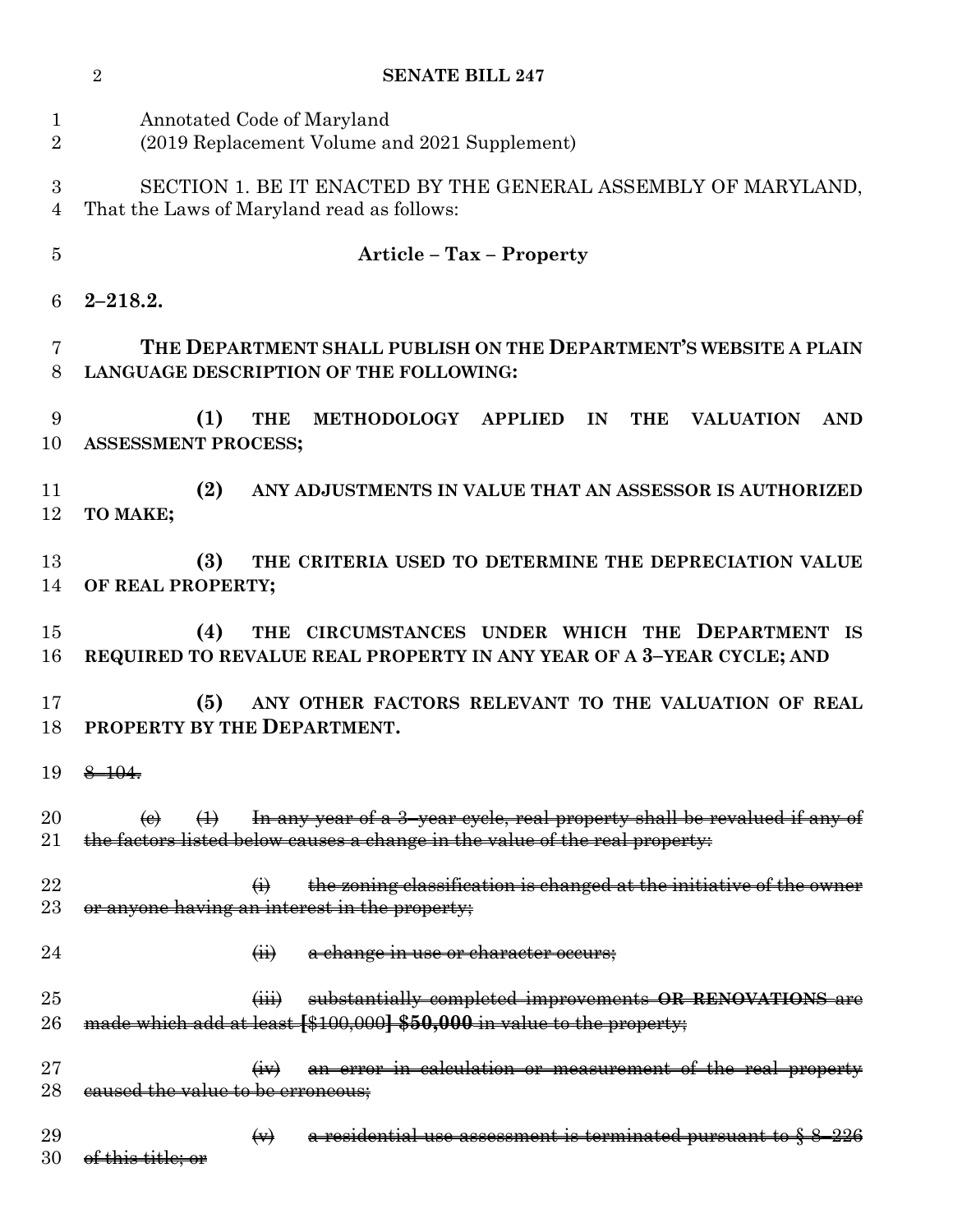## **SENATE BILL 247** 3

| $\mathbf 1$<br>$\sqrt{2}$ | a subdivision occurs. For purposes of this subsection,<br>"subdivision" means the division of real property into 2 or more parcels by subdivision plat,                                 |
|---------------------------|-----------------------------------------------------------------------------------------------------------------------------------------------------------------------------------------|
| 3                         | condominium plat, time-share, metes and bounds, or other means.                                                                                                                         |
|                           |                                                                                                                                                                                         |
| 4                         | $14 - 516.$                                                                                                                                                                             |
| 5                         | In this section, "appeal authority" includes:<br>(a)                                                                                                                                    |
| 6                         | (1)<br>a supervisor;                                                                                                                                                                    |
| 7                         | (2)<br>the Department;                                                                                                                                                                  |
| 8                         | (3)<br>a property tax assessment appeal board;                                                                                                                                          |
| 9                         | the Maryland Tax Court; and<br>(4)                                                                                                                                                      |
| 10<br>11                  | any other court authorized to hear property tax appeals under this<br>(5)<br>subtitle.                                                                                                  |
| 12<br>13<br>14            | IN HEARING AN APPEAL UNDER THIS SUBTITLE THAT RELATES TO THE<br>(B)<br>VALUE OF REAL PROPERTY, AN APPEAL AUTHORITY MAY CONSIDER THE FOLLOWING<br>CRITERIA IN MAKING ITS FINAL DECISION: |
| 15                        | (1)<br>THE FAIR MARKET VALUE OF THE REAL PROPERTY;                                                                                                                                      |
| 16<br>17                  | (2)<br>THE VALUATION AND ASSESSMENT METHODOLOGY EMPLOYED BY<br>THE ASSESSOR;                                                                                                            |
| 18                        | (3)<br>DEPRECIATION FACTORS; OR                                                                                                                                                         |
| 19                        | (4)<br>THE ASSESSMENT VALUE OF COMPARABLE PROPERTIES; OR                                                                                                                                |
| 20<br>21                  | ANY OTHER CRITERIA RELATED TO THE VALUATION AND<br>$\bigoplus$<br>ASSESSMENT OF REAL PROPERTY.                                                                                          |
| 22                        | (1)<br>WITHIN 10 DAYS AFTER A DECISION BY AN APPEAL AUTHORITY<br>(C)                                                                                                                    |
| 23                        | THAT REDUCES THE VALUE OF COMMERCIAL REAL PROPERTY BY MORE THAN 20%,                                                                                                                    |
| 24                        | THE DEPARTMENT SHALL NOTIFY THE GOVERNING BODY OF THE COUNTY AND                                                                                                                        |
| 25                        | MUNICIPAL CORPORATION IN WHICH THE PROPERTY IS LOCATED OF THE DECISION.                                                                                                                 |
| 26                        | NOTWITHSTANDING ANY OTHER PROVISIONS OF THIS SUBTITLE,<br>(2)                                                                                                                           |
| 27                        | WITHIN 90 DAYS AFTER RECEIVING NOTICE FROM THE DEPARTMENT UNDER                                                                                                                         |
| 28                        | PARAGRAPH (1) OF THIS SUBSECTION, THE GOVERNING BODY OF THE COUNTY OR                                                                                                                   |
| 29                        | MUNICIPAL CORPORATION MAY APPEAL TO THE APPROPRIATE APPEAL AUTHORITY.                                                                                                                   |